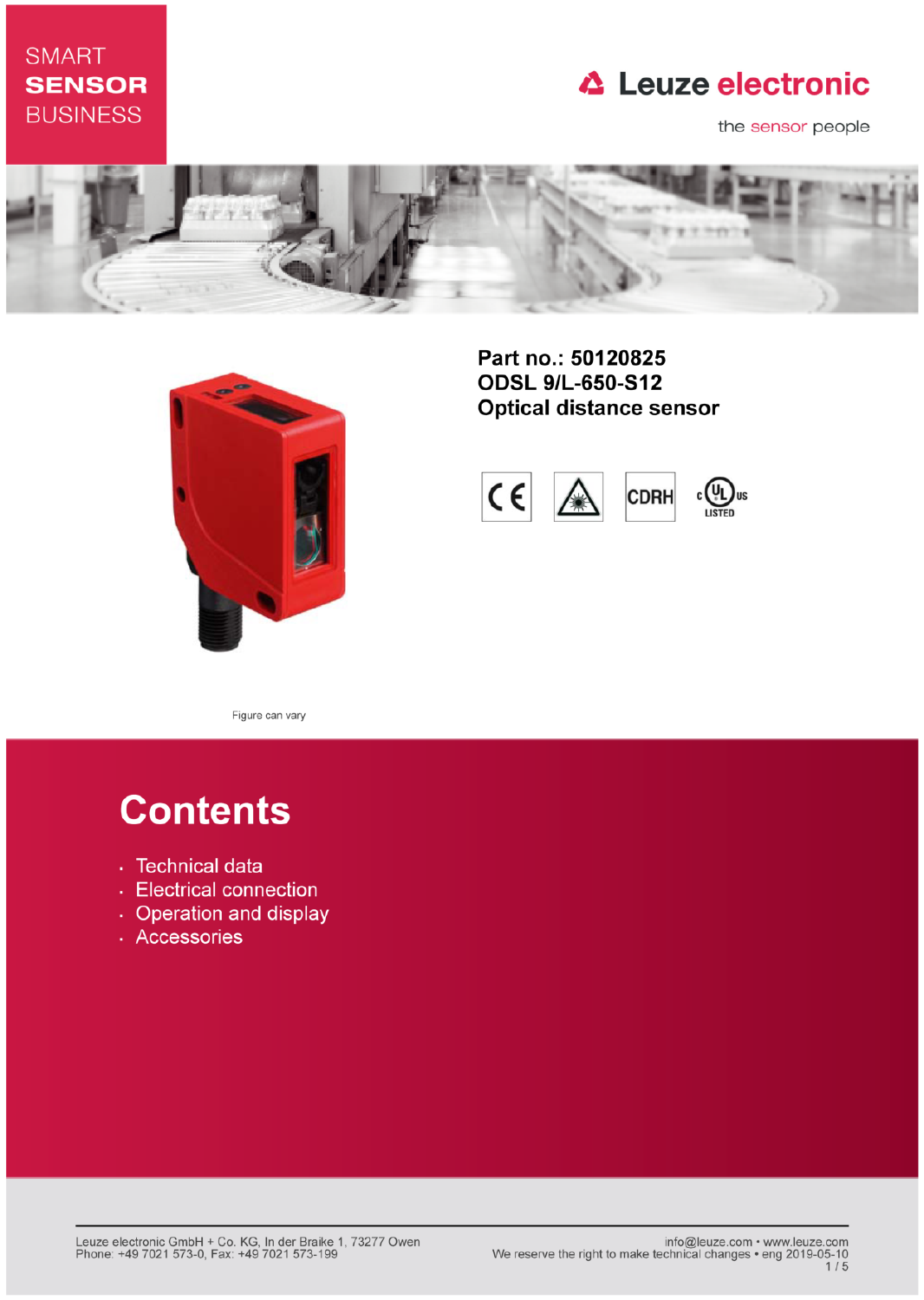## Part no.: 50120825 – ODSL 9/L-650-S12 – Optical distance sensor

#### **Technical data**

| <b>Basic data</b>       |                                                                                                                                |
|-------------------------|--------------------------------------------------------------------------------------------------------------------------------|
| <b>Series</b>           | g                                                                                                                              |
| Type of scanning system | Against object                                                                                                                 |
| Order guide             | Attention! Article in the discontinuation phase. If spare parts are re-<br>quired, please note the necessary connection cable. |

| <b>Optical data</b>                  |                        |
|--------------------------------------|------------------------|
| Beam profile                         | Divergent              |
| Light source                         | Laser, Red             |
| Laser light wavelength               | 655 nm                 |
| Laser class                          | 2, IEC/EN 60825-1:2007 |
| Transmitted-signal shape             | Pulsed                 |
| Pulse duration                       | $22 \mu s$             |
| Light-spot size [at sensor distance] | 1 mm $\Box$            |
| Type of light-spot geometry          | Round                  |
|                                      |                        |

| <b>Measurement data</b>                |                                |
|----------------------------------------|--------------------------------|
| Measurement range                      | 50  650 mm                     |
| Resolution                             | $0.10.5$ mm                    |
| Accuracy                               | 1%                             |
| Reference value, accuracy              | Measurement distance           |
| Repeatability                          | 0.5%                           |
| Reference value repeatability          | Measurement distance           |
| Measurement time                       | 2 ms                           |
| Temperature drift, relative            | 0.02 %/K                       |
| Referencing                            | <b>No</b>                      |
| Black/white behavior                   | 0.5%                           |
| Standard measurement object            | $50 \times 50$ mm <sup>2</sup> |
| Optical distance measurement principle | Triangulation                  |

| <b>Electrical data</b> |                                                                                 |  |  |  |
|------------------------|---------------------------------------------------------------------------------|--|--|--|
| Protective circuit     | Polarity reversal protection<br>Short circuit protected<br>Transient protection |  |  |  |
| Performance data       |                                                                                 |  |  |  |
| Supply voltage UB      | 18  30 V, DC                                                                    |  |  |  |
| Residual ripple        | 0  15 %, From U <sub>B</sub>                                                    |  |  |  |
| Open-circuit current   | 0180mA                                                                          |  |  |  |
|                        |                                                                                 |  |  |  |
| <b>Timing</b>          |                                                                                 |  |  |  |
| Response time          | 6 ms                                                                            |  |  |  |
| Readiness delay        | 300 ms                                                                          |  |  |  |
|                        |                                                                                 |  |  |  |
| <b>Interface</b>       |                                                                                 |  |  |  |
| Type                   | IO-Link                                                                         |  |  |  |
| <b>IO-Link</b>         |                                                                                 |  |  |  |
| COM mode               | COM <sub>2</sub>                                                                |  |  |  |
| Specification          | V1.0.1                                                                          |  |  |  |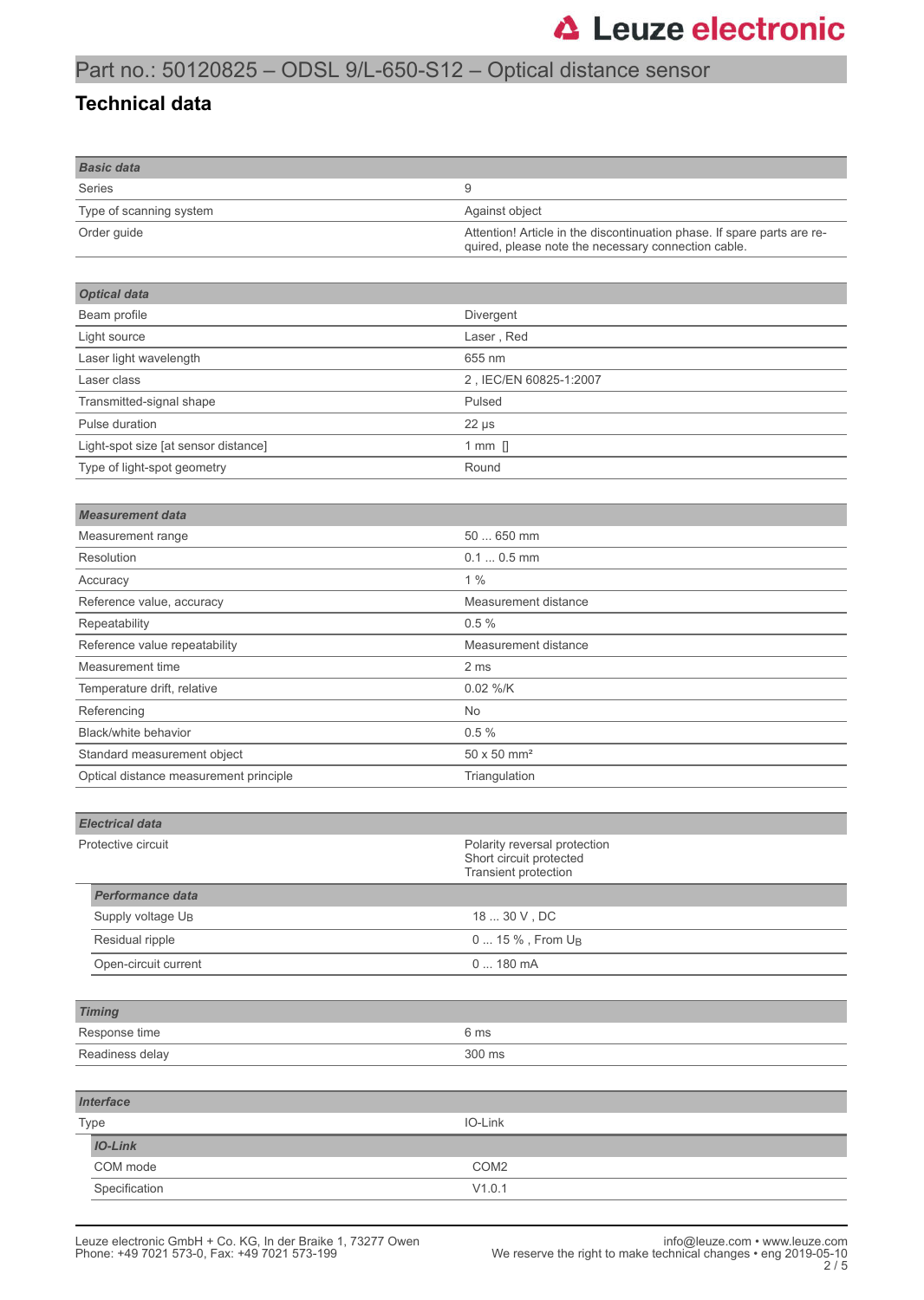# **△ Leuze electronic**

## Part no.: 50120825 – ODSL 9/L-650-S12 – Optical distance sensor

| <b>Connection</b>              |                                                       |  |
|--------------------------------|-------------------------------------------------------|--|
| Number of connections          | 1 Piece(s)                                            |  |
| <b>Connection 1</b>            |                                                       |  |
| Type of connection             | Connector, Turning, 90°                               |  |
| Function                       | Signal IN<br>Signal OUT<br>Voltage supply             |  |
| Thread size                    | M12                                                   |  |
| <b>Type</b>                    | Male                                                  |  |
| Material                       | Plastic                                               |  |
| No. of pins                    | 5-pin                                                 |  |
| Encoding                       | A-coded                                               |  |
|                                |                                                       |  |
| <b>Mechanical data</b>         |                                                       |  |
| Design                         | Cubic                                                 |  |
| Dimension (W x H x L)          | 21 mm x 50 mm x 50 mm                                 |  |
| Housing material               | Plastic, PC                                           |  |
| Lens cover material            | Glass                                                 |  |
| Net weight                     | 50 g                                                  |  |
| Housing color                  | Red                                                   |  |
| Type of fastening              | Through-hole mounting<br>Via optional mounting device |  |
|                                |                                                       |  |
| <b>Operation and display</b>   |                                                       |  |
| Type of display                | LED                                                   |  |
| Number of LEDs                 | 2 Piece(s)                                            |  |
| Type of configuration          | Software                                              |  |
| Operational controls           | Control buttons<br>LC Display<br>PC software          |  |
|                                |                                                       |  |
| <b>Environmental data</b>      |                                                       |  |
| Ambient temperature, operation | 50 °C<br>$-20$                                        |  |
| Ambient temperature, storage   | -30 $\dots$ 70 °C                                     |  |
|                                |                                                       |  |
| <b>Certifications</b>          |                                                       |  |
| Degree of protection           | IP 67                                                 |  |
| Protection class               | Ш                                                     |  |
| Certifications                 | c UL US                                               |  |
| Standards applied              | IEC 60947-5-2                                         |  |
|                                |                                                       |  |
| <b>Classification</b>          |                                                       |  |
| Customs tariff number          | 90318020                                              |  |
| eCl@ss 8.0                     | 27270801                                              |  |
| eCl@ss 9.0                     | 27270801                                              |  |
| <b>ETIM 5.0</b>                | EC001825                                              |  |
| ETIM 6.0                       | EC001825                                              |  |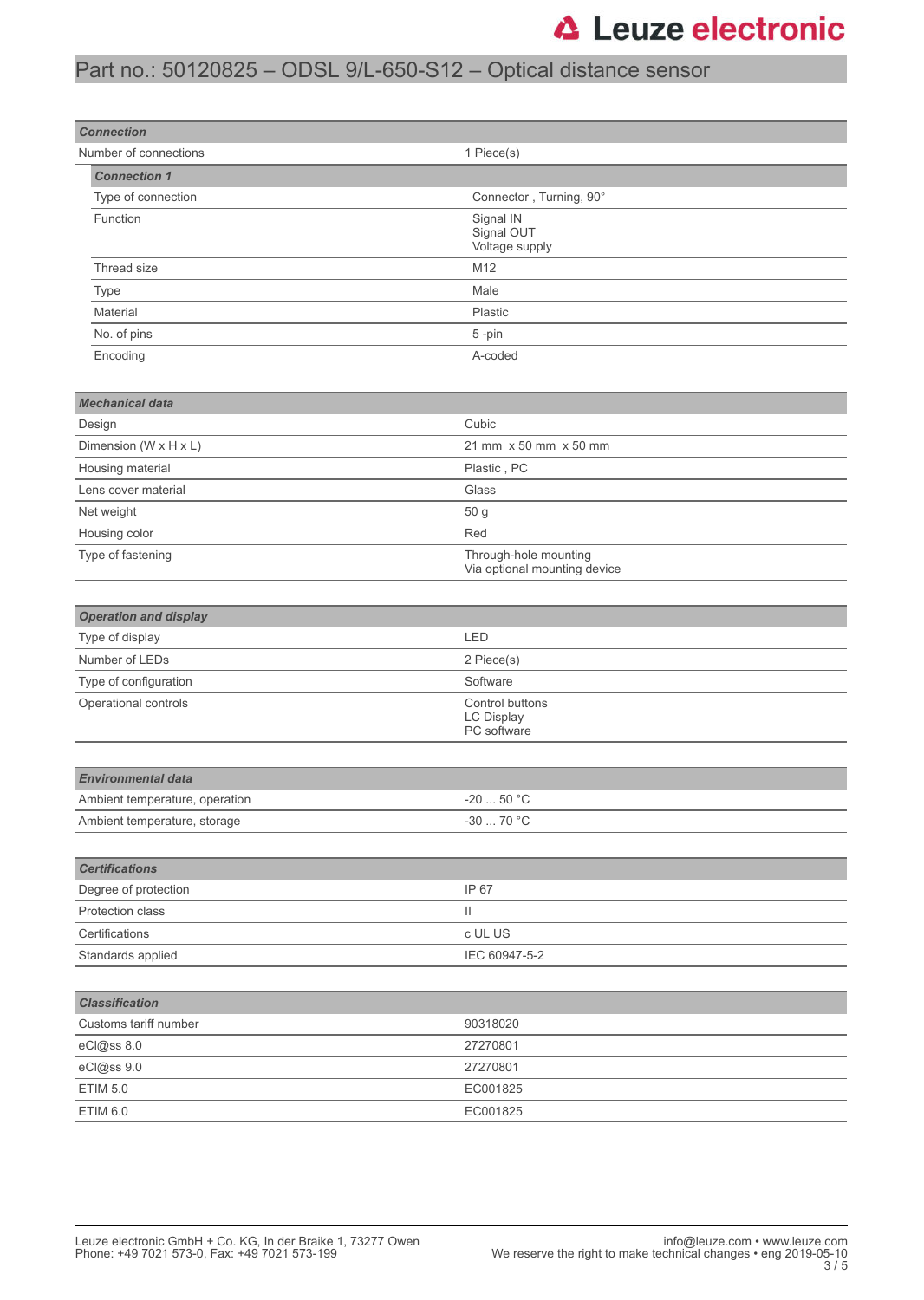## Part no.: 50120825 – ODSL 9/L-650-S12 – Optical distance sensor

#### **Electrical connection**

| <b>Connection 1</b> |                                           |
|---------------------|-------------------------------------------|
| Type of connection  | Connector                                 |
| Function            | Signal IN<br>Signal OUT<br>Voltage supply |
| Thread size         | M <sub>12</sub>                           |
| Type                | Male                                      |
| Material            | Plastic                                   |
| No. of pins         | $5$ -pin                                  |
| Encoding            | A-coded                                   |

| Pin | Pin assignment |
|-----|----------------|
|     | V+             |
| 2   | n.c.           |
| 3   | <b>GND</b>     |
| 4   | IO-Link        |
| 5   | n.c.           |

### **Operation and display**

#### LEDs

| LED | <b>Display</b>           | <b>Meaning</b>                     |
|-----|--------------------------|------------------------------------|
|     | Green, continuous light  | Operational readiness              |
|     | Off                      | No supply voltage                  |
|     | Yellow, continuous light | Object in the measurement range    |
|     | Off                      | No object in the measurement range |

### **Accessories**

### Connection technology - Connection cables

|             | Part no. | <b>Designation</b>         | <b>Article</b>   | <b>Description</b>                                                                                                                                         |
|-------------|----------|----------------------------|------------------|------------------------------------------------------------------------------------------------------------------------------------------------------------|
| W           | 50132077 | KD U-M12-5A-<br>$V1-020$   | Connection cable | Connection 1: Connector, M12, Axial, Female, A-coded, 5-pin<br>Connection 2: Open end<br>Shielded: No<br>Cable length: 2,000 mm<br>Sheathing material: PVC |
| <b>WILL</b> | 50132079 | KD U-M12-5A-<br>$V1 - 050$ | Connection cable | Connection 1: Connector, M12, Axial, Female, A-coded, 5-pin<br>Connection 2: Open end<br>Shielded: No<br>Cable length: 5,000 mm<br>Sheathing material: PVC |